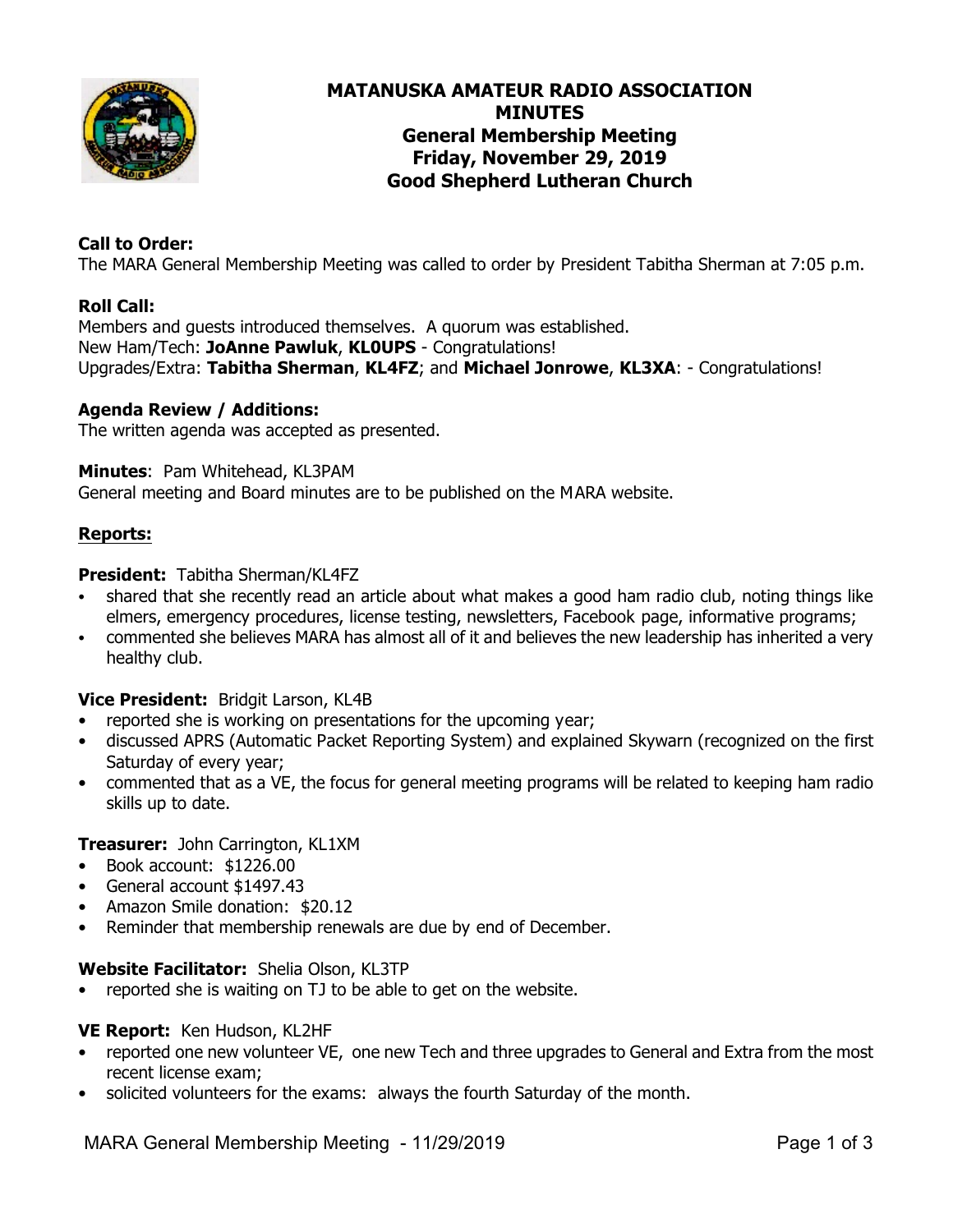## **ARES Report:** Don Bush, KL7JFT

- reported status of ARES activities; discussed major review of ARRL personnel qualifications for running emergency communications; noted our people have the proper training - Winlink and Digitil.
- Commex excercises are conducted quarterly -- the next one is December 21, 2019 called "Tracking Santa"; explained the content of the training; recommended going to the website KL7JFT.org for further infornation; will need mobile 6 meter volunteers.
- Encouraged getting on the roster for ARES net on Thursday nights at 8 p.m.; explained the various themes.

#### **Suggestion Box:** John Mears, AL7LA

• reported there were no new suggestions submitted.

#### **Licensing Classes**: John Mears, AL7LA

• Tech class has been scheduled at St. Hermon's Orthodox Church - Saturday, January 10-12, 2020.

#### **Sunshine Committee:** Tabitha Sherman, KL4FZ

• reported three get-well cards sent this month.

#### **Trailer Committee:** Don Bush, KL7JFT

• reported on the current status of upkeep and winterization of the Comm Trailer.

#### **Upcoming Events:**

- 12/11/2019 MARA Board Meeting, Mat-Su Regional, 7 pm
- 12/21/2019 COMEX, "Tracking Santa" Bushmaster Ops, 9 am-1 pm
- 12/27/2019 MARA Christmas Party/General Meeting, 7 pm
- 12/28/2019 Valley Testing, Red Cross Office-Wasilla, 7 pm
- 01/08/2020 MARA Board Meeting, Mat-Su Regional, 7 pm
- 01/31/2020 MARA General Meeting, Good Shepherd Lutheran Church, 7 pm

### **New Business:**

- 1. Christmas Party
- There was general discussion regarding the Christmas Party, including setup, timing, content, and rules for the Chinese Auction.
- 2. MARA Announcement Lists -- Bridget Larson, KL4B
- Explained how the Announcement List would work on the Groups.io email list.
- 3. HAM OF THE YEAR Nominations -- Pam Whitehead, KL3PAM
- Nomination forms were distributed to members present; encouraged everyone to submit nominations.
- Tabitha explained the nomination process -- HOTY to be announced at the Christmas Party/Meeting on December 27.

#### **Old Business:**

- 1. Chickaloon Training, Don Bush, KL7JFT
- reported working on scheduling.